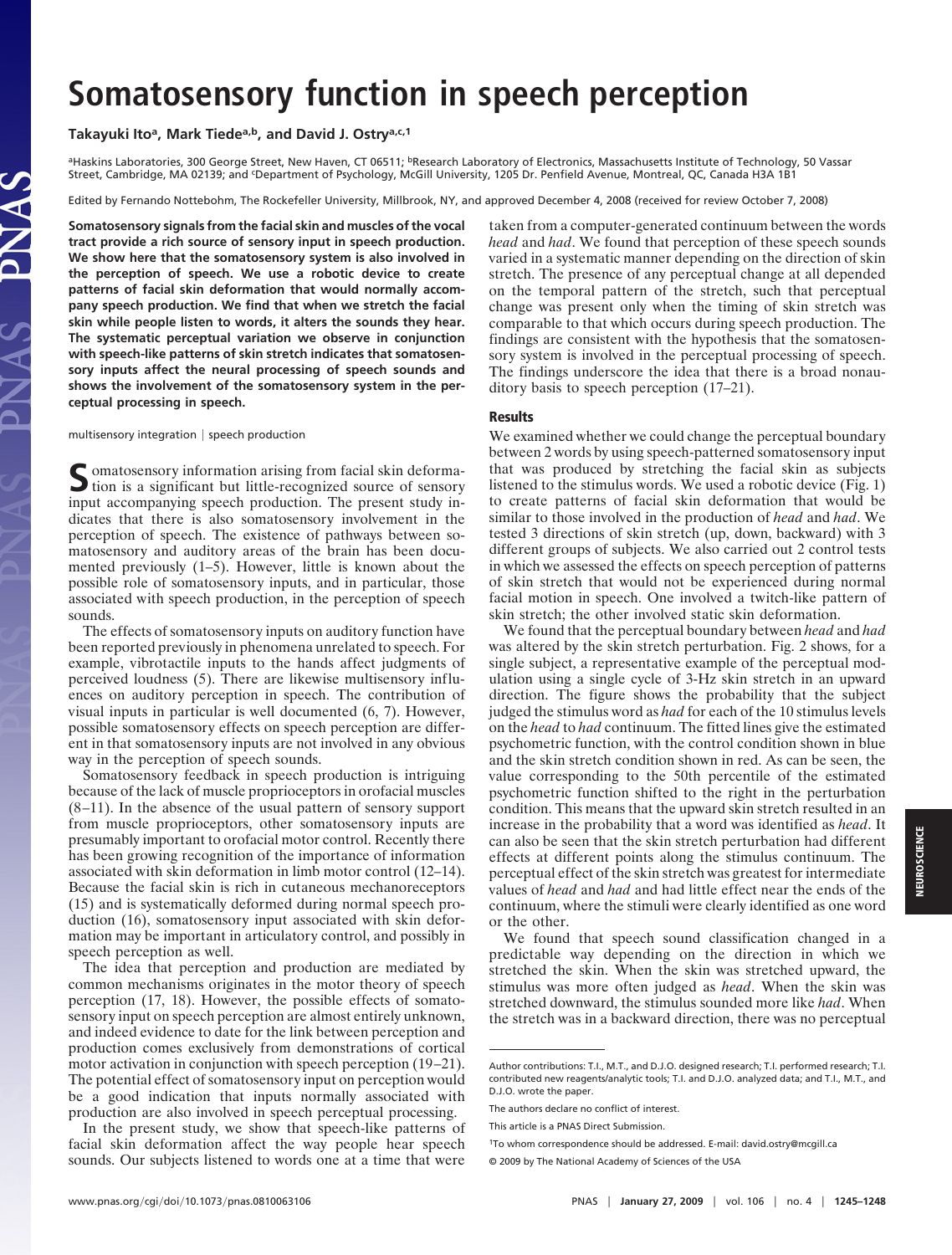

**Fig. 1.** Experimental setup for the delivery of skin stretch perturbations.

effect. Fig. 3 summarizes the mean difference between the control and the perturbation conditions for the 3 directions of 3-Hz skin stretch by using mean probability (Fig. 3*A*) and identification cross-over (Fig. 3*B*) as dependent measures. The error bars give the standard error of the difference between means (i.e., between perturbation and control conditions). We assessed perceptual differences due to skin stretch and skin stretch direction by using a 2-way ANOVA, with one repeated factor (perturbation versus control trials) and one between the subject's factor (skin stretch direction). Bonferonni-corrected comparisons showed that when we stretched the facial skin upward, the identification cross-over value increased and the mean probability of responding *had* decreased ( $P < 0.01$  in both cases). When we stretched the facial skin downward, we observed the opposite pattern. Specifically, the identification cross-



**Fig. 2.** Representative changes to speech perception with a 3-Hz sinusoidal pattern of upward skin stretch. The blue squares are for judgments without skin stretch. The red circles show judgments that occur in conjunction with skin stretch. Squares and circles show the judgment probability for each audio stimulus. The two solid lines show the estimated psychometric functions.





**Fig. 3.** Perceptual classification of speech sounds depends on the direction of skin stretch. The graphs show differences in mean probability (*A*) and category boundary (identification cross-over frequency) (*B*) with and without skin stretch. Error bars show the standard error across subjects. The asterisks indicate significant differences between control and skin stretch conditions  $(**, P < 0.01; *, P < 0.05).$ 

over value decreased and the mean probability of responding *had* increased  $(P < 0.025$  for both post hoc tests). Finally, when we stretched the skin backward there was no effect on identification performance  $(P > 0.85)$ . These systematic changes in speech sound classification as a function of skin stretch direction indicate that somatosensory information associated with the facial skin stretch can play a role in the perception of speech sounds. The modulation suggests a close tie between the neural processes of speech perception and production.

We assessed the extent to which the perceptual classification of speech sounds was dependent on the specific temporal pattern of facial skin stretch. For the data described above, we used 3-Hz sinusoidal patterns of skin stretch to approximate the temporal pattern of facial skin deformation that would normally occur in conjunction with the jaw lowering and raising movements in the production of *head* and *had*. Here we examined whether the skin stretch pattern had to be speech-like if changes in auditory classification were to be observed. We compared the previously obtained responses by using 3-Hz skin stretch with 2 new patterns: a single cycle of 9-Hz stretch and a pattern involving static skin stretch (see *Methods*). We focused on the effects of skin stretch in an upward direction because this had previously produced the largest perceptual effects.

Fig. 4 summarizes the difference between control and perturbation conditions in terms of mean probability (Fig. 4*A*) and identification cross-over value (Fig. 4*B*). The error bars show the



**Fig. 4.** Changes in speech perception are dependent on a speech-like time course of facial skin deformation. The graphs show differences in mean probability (*A*) and category boundary (identification cross-over frequency) (*B*) between stretch and no-stretch conditions for 3 different patterns of facial skin deformation. Error bars give the standard error across subjects. Asterisks indicate significant differences between stretch and no-stretch conditions. (**\***,  $P < 0.05$ ).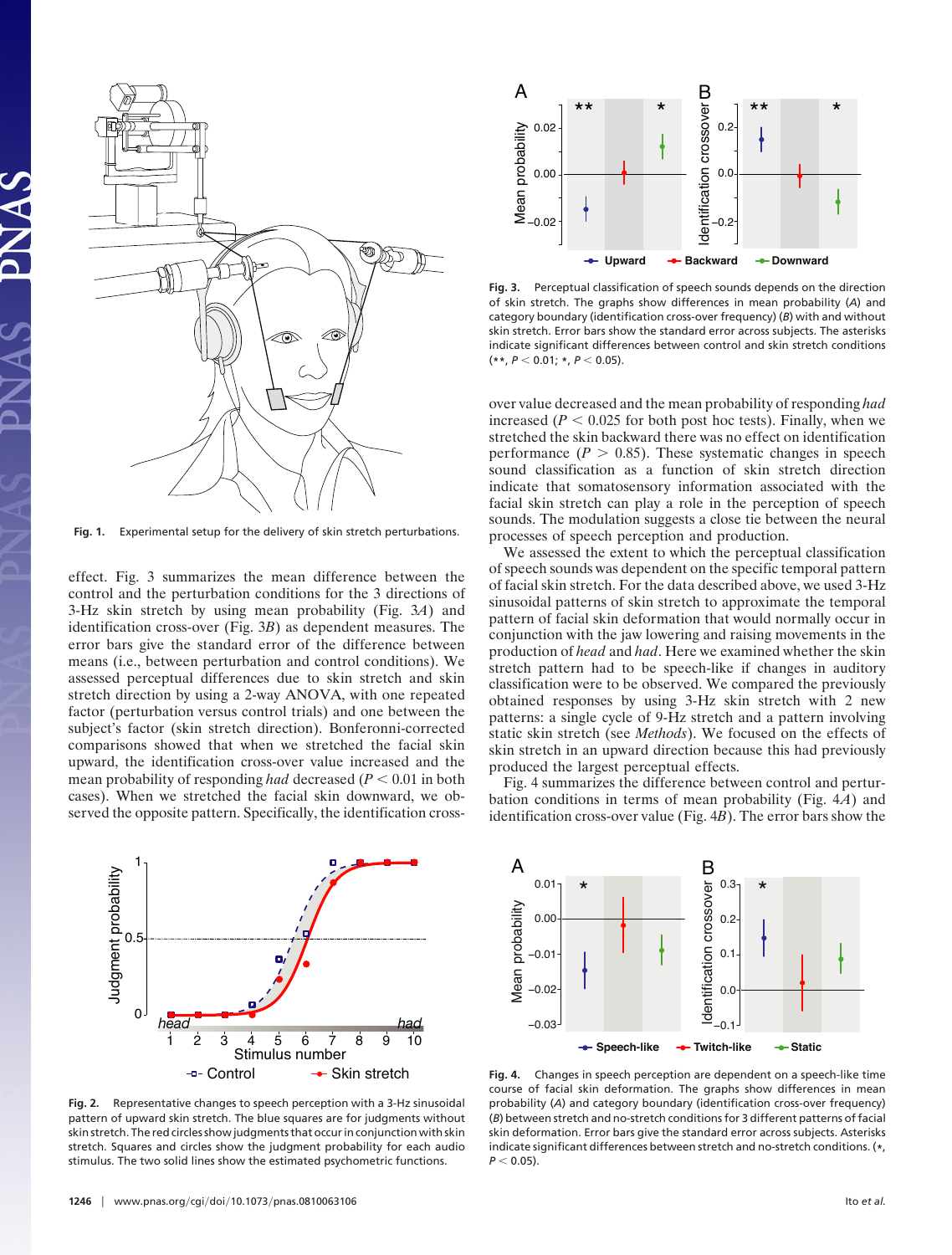standard error of the difference between means across subjects. Data for the 3-Hz condition are repeated from the previous section. Two-way ANOVA followed by Bonferroni-corrected comparisons was used to test for differences between skin stretch and control conditions for the 3 temporal patterns of stretch. In contrast to the reliable perceptual modulation observed in response to the 3-Hz pattern ( $P \le 0.02$ ), there was no perceptual change associated with either the 9-Hz twitch-like stretch pattern ( $P > 0.75$ ) or the static stretch pattern ( $P > 0.10$ ). This result suggests that perceptual modulation of speech sounds by somatosensory information is dependent on a speech-like temporal pattern of somatosensory change. To the extent that this can be extended to speech production and perception more generally, it would suggest that the effects of production on speech perception are movement specific.

### **Discussion**

The principal finding of the present study is that the perception of speech sounds is modified by stretching the facial skin and that the perceptual change depends on the specific pattern of deformation. Moreover, the presence of any perceptual change depended on the temporal pattern of the stretch such that perceptual change was present only when the timing of skin stretch was comparable to that which occurs during speech production.

Evidence to date for the idea that speech production and perception systems have a common neural substrate has come entirely from work on motor function and has been motivated by the motor theory of speech perception (17, 18). For example, studies using transcranial magnetic stimulation (TMS) have recently documented the involvement of the premotor and motor cortex in the neural processing of speech (19–21). These studies have shown that the evoked electromyographic response to TMS to the lip area of motor cortex is facilitated by watching speech movements and listening to speech sounds (20), and that repetitive TMS to premotor cortex affects performance in a speech perception task (21). In contrast, the possible effects of somatosensory function on speech perception have been unexplored despite extensive evidence that somatosensory inputs are important in speech production as well as in motor function more generally. Present findings show that speech perception is linked not only to cortical motor areas involved in speech production but importantly is also affected by the kinds of somatosensory inputs that would normally arise in conjunction with speech production.

The modulation of speech perception observed in the present study may arise as a consequence of facial somatosensory input to facial motor and premotor areas, a pattern that would be consistent with the motor theory of speech perception (17, 18). However, somatosensory inputs may also affect auditory processing more directly. A number of studies have reported bidirectional effects linking somatosensory and auditory cortices (2–5). Indeed, activity due to somatosensory inputs has been observed within a region of the human auditory cortex that is traditionally considered unisensory (3). It is also possible that the observed perceptual effects arise at the subcortical level, in particular, in the superior colliculus, which is considered a site of multisensory integration, including auditory-somatosensory interaction (1).

The role of somatosensory inputs in speech perception was investigated by using a different approach in the facial somatosensory system (i.e., by stretching the facial skin). Somatosensory function associated with facial skin deformation is a littlerecognized source of orofacial kinesthesia. However, the facial skin is rich in cutaneous mechanoreceptors (15) and is systematically deformed in the context of normal speech production (16). Somatosensory inputs associated with facial skin deformation are a primary source of sensory support for speech motor function owing to the lack of muscle proprioceptors in many orofacial muscles (8–11).

The neural responses of cutaneous mechanoreceptors are dependent on the direction of sensory input both in the orofacial system and in the hands (22). Moreover, in recent studies of somatosensory function in the limbs (12–14) it has been reported that stretching the skin results in a sensation of movement if the skin is stretched in a manner corresponding to normal movement. Different patterns of skin stretch at the side of the mouth may similarly bias the perception in the associated direction. Stretching the skin lateral to the oral angle, which is the area that we focused on in the present study, induced a cortical reflex that was associated with a modification of lip position in response to a sudden change in the position of the jaw (23). Because the cutaneous mechanoreceptors lateral to the oral angle are activated during speech movements and especially jaw motion (15), stretching the facial skin lateral to the oral angle could provide kinesthetic information concerning articulatory motion. This information may both complement and shift the perception of the speech sounds.

#### **Methods**

Seventy-five native speakers of American English participated in the experiment. The subjects were all young adults, had normal hearing, and had no neurological deficits. There were 5 separate experimental conditions, and 15 different subjects were tested in each condition. All subjects signed the approved Yale University Human Investigation Committee informed consent form.

**Auditory Stimuli.** The stimulus continuum was generated by using an iterative Burg algorithm for estimating spectral parameters (24). The procedure involved shifting the first (F1) and the second (F2) formant frequencies in equal steps from values observed for *head* to those associated with *had*. The stimuli were generated from tokens provided by a male native speaker of English. For this individual, we obtained average values across 5 tokens of *head* of 537 Hz and 1640 Hz, for F1 and F2, respectively. Values for *had* were 685 Hz and 1500 Hz, respectively.

**Speech Perception Test.** On each trial, the subject was presented with one of the 10 words, selected in random order. The task was to identify whether the word was *head* or *had* by pressing a button on a display screen with a computer mouse. The probability that the subject answered *had* was calculated for each of the 10 stimuli that formed the continuum and the obtained proportions were fitted with a logistic function (25). A screening test that used the same stimuli was conducted before the main experiment. The purpose was to verify that judgment probabilities changed monotonically over the stimulus set. Subjects that failed to display a monotonic psychometric function were excluded from the main test. Three subjects were eliminated on this basis.

**Skin Stretch Perturbation.** We programmed a small robotic device (Phantom 1.0, SensAble Technologies) to apply skin stretch loads (Fig. 1). The skin stretch was produced by using small plastic tabs (2  $\times$  3 cm), which were attached bilaterally to the skin at the sides of the mouth and were connected to the robotic device through thin wires. The wires were supported by wire supports with pulleys to avoid contact between the wires and the facial skin. By changing the configuration of the robotic device and the wire supports, the facial skin was stretched in different directions.

We have focused on sensory inputs arising in the facial skin because there are systematic facial skin deformations in conjunction with speech production (16). The facial skin is rich with cutaneous afferents, but their role as a source of sensory information in speech production is infrequently recognized. We have focused specifically on the skin at the sides of the mouth for a variety of reasons. Infraorbital nerve afferents with cutaneous receptive fields at this location are activated by speech production (15). Cutaneous afferents at the side of the mouth are also implicated in jaw movement. In particular, cutaneous mechanoreceptors at the oral angle have been shown to respond to passive jaw motion (26, 27). Skin stretch at this location results in a compensatory reflex response that is normally evoked by unpredictable jaw position change (23).

The temporal pattern and timing of the facial skin deformation were as follows. The temporal profile was that of a single cycle of a 3-Hz sinusoid that was chosen to approximate the duration of a jaw opening– closing cycle in